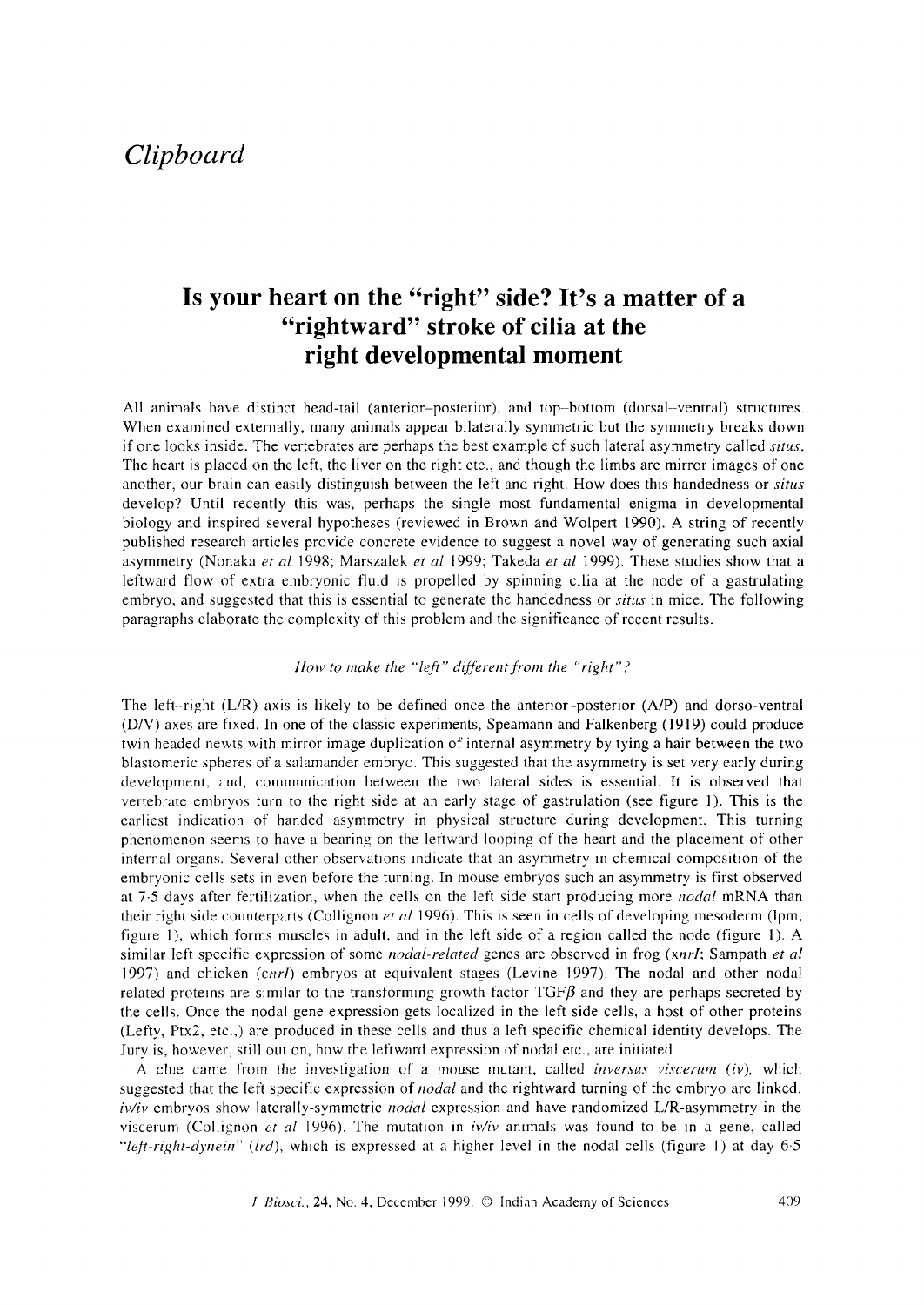

**Figure 1. A** time-lapse description of mouse embryo at the gastrula stages. The right side panel indicates dorsal view of a flattened mouse embryo with the anterior side up. Solid gray shading indicates nodal gene expression in the first two frames while solid black shades indicates lefty gene expression in the last frame. The left side panel depicts lateral view of the embryos inside the yolk sac marked by solid black circle. At day 8.5 after fertilization a typical mouse embryo looks like a tadpole floating inside a yolk sac and anchored to the outer membrane at the mid-ventral region. The embryo starts turning right ward, as shown by curved arrows, with respect to the AP axis and inverts completely by day 9.5. The primitive streak (Pfp), lateral plate mesoderm (lpm) and node are indicated by arrows.

after fertilization (Supp *et al* 1997). The Lrd protein, as its name suggests, is similar to dynein, and it may function in maintaining cilia movement. Interestingly, analysis of a human disease also suggested the possibility of a dynein being involved in the left-right decision making process. Humans with Kartagener's syndrome often have their heart on the "right" side and also suffer from chronic sinusitis. Further, the dynein arm of sperm-ciliary-axonemes are missing in males with Kartagener's syndrome, resulting a loss in sperm motility (reviewed in Afzelius 1995).

#### *How do motor proteins, apparently involved in moving cilium, control L/R developmental decisions?*

To answer this question one has to first show that cilia are indeed involved in this process. Previous studies had established the presence of cilia on the nodal cells, hut a direct evidence of their role in *situs* was lacking. The issue is clinched by the discovery that mice knockouts of kinesin-like-proteins, KtF3B and KIF3A, affects ciliogenesis at the node and cause *situs inversus* (Nonaka *et al* 1998; Marszalek *et al* 1999; Takeda *et al* 1999). These studies showed that the KIF3A<sup>-/-</sup> and KIF3B<sup>-/-</sup> embryos display laterally symmetric expression of some otherwise left-specific genes and they tailed to turn toward right. This focuses the issue firmly on cilia, because proteins similar to KIF3A and B are involved in cilia and flagella movement in sea urchin and in the blue-green algae *Chlamydomonas* respectively. Cells at the node of a 7.5 day q)ld mouse embryo do have cilia like structures, and these are drastically shortened in both KIF3A<sup>---</sup> and KIF3B<sup>--</sup> embryos. Nonaka *et al* (1998) made a significant further contribution by showing that the nodal cilia in mice are indeed motile. Fluorescent beads injected at the node region of developing mouse embryos moved leftward indicating a flow of the fluid around the embryo inside the yolk sac. This leftward flow, they suggested, is caused by a counter clockwise movement of the nodal cilia. As expected, both the KIF3A<sup>-/-</sup> and KIF3B<sup>-/-</sup> embryos were deficient in cilia movement and in "nodal" flow. The authors explained that the leftward flow